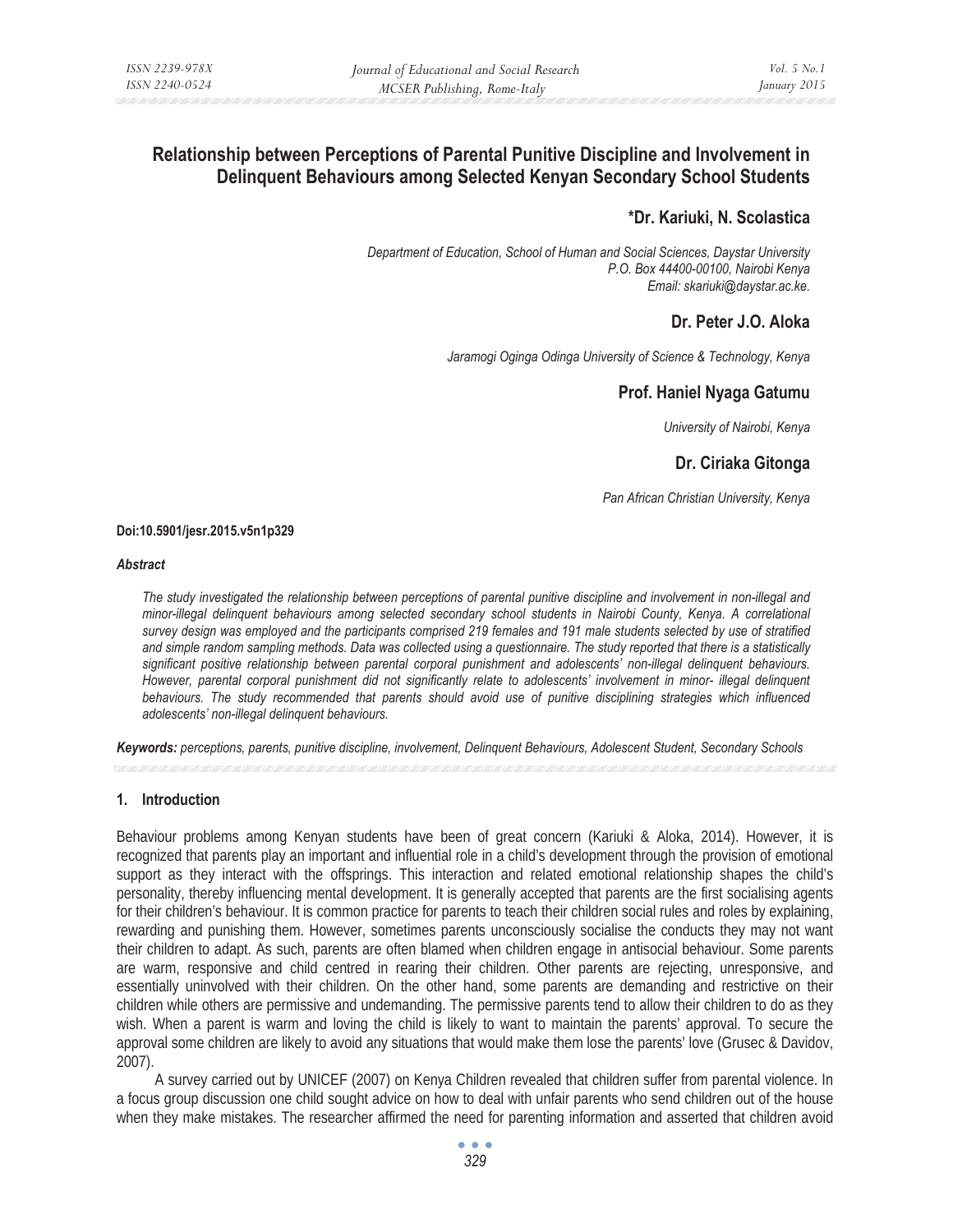situations that put them in danger. The study suggests that children have perceptions of their parents' punitive behaviours. Children who perceive their parents as unfairly punishing are likely to rebel against their authority. Juvenile delinquency is likely to be precipitated by parental physical and psychological punishment. Such punishments are common in Kenya as revealed by African Network for the Prevention and Protection against Child Abuse and Neglect, ANPPCAN (2002). The ANPPCAN survey showed that an average of 5 children get severely beaten every day. It revealed that the most common forms of abuse in Kenya are physical and emotional abuse. The cases of child abuse were found to be higher in urban slums than rural Kenya. Children who experience physical and psychological abuse are likely to make poor behaviour choices and may eventually get involved in delinquent behaviours. Such children are likely to interpret the physical and psychological punishment as rejection. The perceptions of parental rejection are likely to lead adolescents' into negative behaviours. Physical punishment is less common during adolescence. However, when corporal punishment is used at an early age the effects may linger on to the adolescence stage. Physical punishment can lead to adolescents' compliance to rules when they are under their parents' supervision. However, the adolescents are likely to engage in delinquent behaviours while they are away from school and parental authority. Nye (1958) asserts that the physically punishing parents can lead their children to resent them. Besides, adolescents are unlikely to adopt the values and qualities of people that they dislike. Parents who treat their teenagers harshly are likely to lead them to rebelling against their authority. The rebellion is likely to manifest itself in involvement in antisocial behaviours.

The delinquency problem seems to be blamed on poor parenting. Such problem behaviours have been found to have negative correlation with school engagement and academic achievement (Bryant, Schulenberg, O'Malley, Bachman., & Johnson 2003). Some investigations on adolescents' problem behaviours in Kenya have been done. The findings revealed that harsh, cruel, neglecting and rejecting parental behaviours correlated with higher manifest aggression mean scores. The researcher focused on adolescents' aggression. So far, there are no conclusive studies on the relationship between parental behaviours and adolescents' delinquent conducts. The researcher therefore investigated the relationship between perceptions of parental punitive discipline and involvement in delinquent behaviours among selected Kenyan secondary school students.

#### **2. Theoretical Framework and Literature Review**

The study was informed by the social control theory. The theory by Nye, (1958) assumes that children are inherently delinquent and that they need control in order to develop compliance to social law, and that, a failure in social control leads to maladaptive behaviours within an individual. The failure may not necessarily be real but may be interpreted by the child as so. The social control theory examines four ways in which the family controls their children's behaviour.

#### *2.1 Theoretical framework*

Some parents use direct control that involves punishing children for undesirable behaviours and reward them for compliant ones. The methods used in direct control are checking, rewarding, supervising, putting sanctions, disapproving and excluding. The negative emotions that emerge can weaken social bonds (attachment) with parents. Therefore, adolescents who hold negative emotions against their parents are likely to be attracted to delinquent peers. The second approach that is used in socialising children by parents is the internal control. It involves parents training their children and giving explanations of behaviour consequences. Children internalise these trainings and accept the norms and rules as if they were their own. The children develop both conscience and self-control that guides and guards them against antisocial behaviours. This way they are likely to behave in prosocial ways even when unsupervised. If common morality is lacking in the family the adolescent is likely to perceive the discrepancy between what is demanded and the parent's behaviour.

The third control is the indirect control which involves an individual behaving in desirable ways in order to appeal to those who are closest to them. In this case, a strong attachment bond creates an avoidance of undesirable behaviour in anticipation of parental disapproval or deterrence measures. Parents' indirect control for behaviour is effective when based on affection and identification. The control works in contexts of parent-child affection. It is a context in which adolescents expect and values affection and fears its loss. The fourth control is a needs satisfaction control. It is a combination of two forms of control that are internal and external. Parents create a needs satisfaction control in their children by developing their conscience and meeting their needs. A developed conscience makes children less likely to engage in delinquent behaviours. On the other hand, the needs satisfaction makes the children to have an expectation that if they behave in undesirable ways they risk having their needs unmet. The need for conformity develops an innate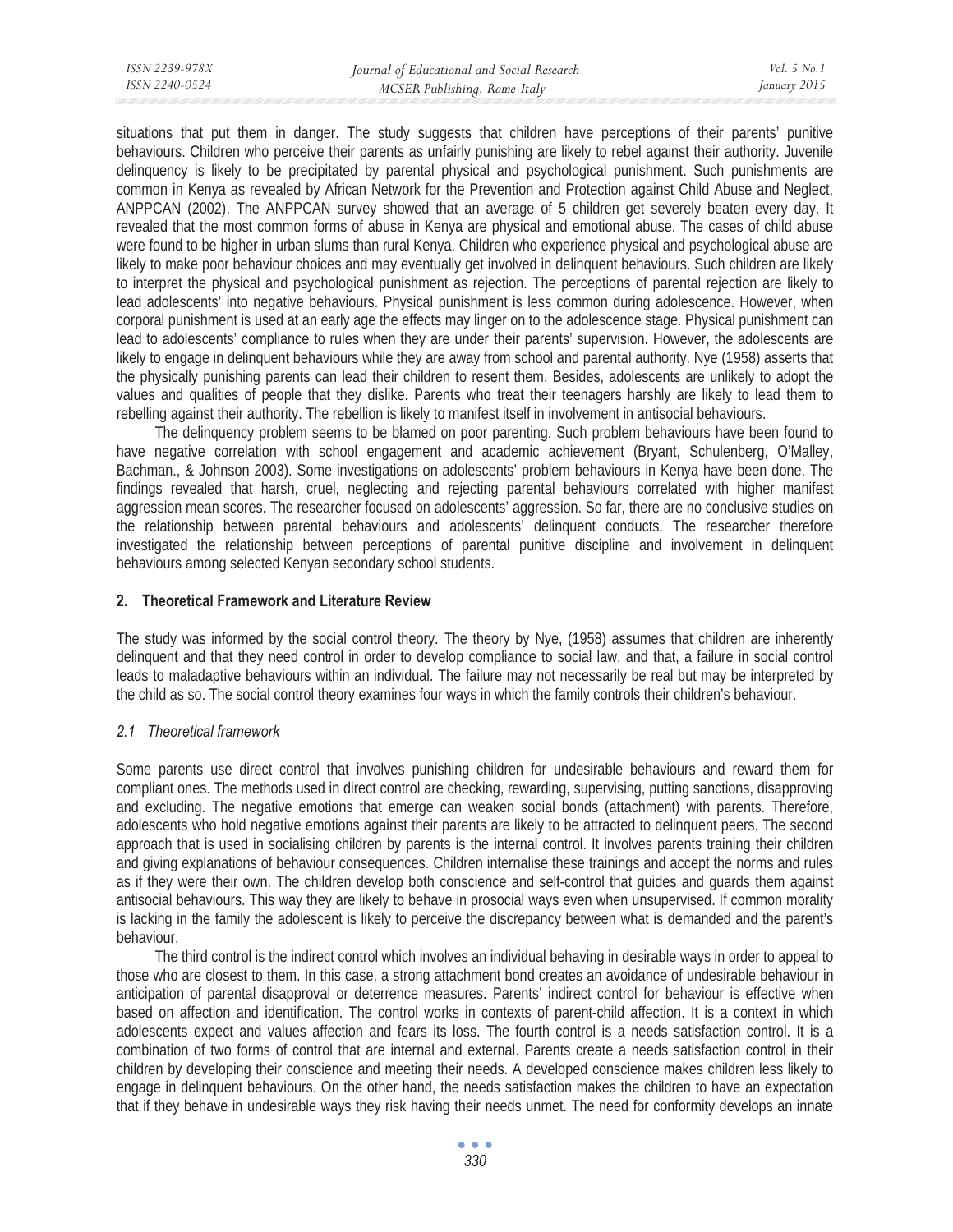tendency for fear of rejection by important others and a search for validation. Nye Ivan's' control theory asserts that delinquent behaviours result from a combination of positive learning and weak ineffective social control.

Social Control theory suggests that parental control, punishment and parent-child bonding can influence children's behaviours. If the child senses over controlling, excessive punishment, lack of and lack of affection, he or she can rebel against authority and become delinquent. The theory was helpful in explaining the relationship between parental support, monitoring, disciplinary measures and family conflicts as well as alcohol use and adolescents' delinquent behaviours. Parental direct control and harsh parenting according to Ivan Nye are significant in influencing adolescents' involvement in delinquent behaviours Hirschi (1969).

#### *2.2 Literature review*

Studies have been done on the parental punitive disciplinee strategies and adolescents' delinquent behaviours. Muchiri, (2013) studied the relationship between perceived parental nurturance and problem behaviours among secondary school students in selected counties in Kenya. The study found a significant negatively correlated relationship between perceived parental nurturance and problem behaviour among the adolescent students. The findings revealed high perceived parental nurturance scores for both male and female students as well as low occurrence of problem behaviours. The study also found that widowed fathers were perceived as the most nurturing parents. The study also found that there was a higher occurrence of internalizing problem behaviours compared to externalizing problem behaviours.

Grusec and Davidov (2007) observe that, some parents use threats, love withdrawal, isolation and ignoring as disciplinary measures for their children. Use of punitive discipline may foster compliance but also instil guilt and anxiety. This emotional state is likely to make an adolescent needy for affection and affiliation with delinquent peers in the absence of a positive parent-child relationship. Gershoff (2002) explains that mild physical punishment like smacking is beneficial for immediate compliance. The harmful "effects" of corporal punishment arise from the practice of harsh parenting which amounts to physical abuse. Baumrind (1991) distinguishes between parents who use abusive physical punishment and those who use it normatively in frequency and intensity. Baumrind describes normative physical punishment as less harmful compared to verbal punishment. However, she asserts that both punishments as associated with poorer behaviour outcome. Save the children UK–Scotland (2000) conducted a survey in England involving 1300 children aged 6-18. The findings indicated that, children described punishment as terrifying, humiliating and also described punishing parents as unloving. Overall the children viewed the use of physical punishment as wrong and ineffective as well as physically and emotionally harmful. Children (94%) said there are many ways other than using physical punishment that parents and adults can use to discipline them. Some children (74%) said it was wrong for a parent or other adult to hit a child. The children viewed the use of physical punishment as unreasonable and as a spontaneous response by adults triggered by anger, frustration or stress. Children reported that they felt confused when their parents and other adults teach them that hitting is wrong and yet they use physical punishment to discipline them. However, the reviewed study did not expose the effect of corporal punishment on children's behaviours. However it does help in creating an understanding on what children feel about it. With such negative feelings children are unlikely to comply with parental demands. The current researcher thus embarked on establishing link between punitively disciplined children and their behaviour outcome.

An earlier reviewed study that was conducted among Pittsburgh youth by Hoeve et el., (2007) examined parental physical punishment and adolescents' delinquency. The findings revealed that physical punishment is not significantly related delinquency. In addition, Segal (1995) examined the incidences of physical abuse defined as "discipline" in three cities, in India. Findings showed that, 56.9 % of parents reported having used acceptable violence, 41.9 % abusive violence while 2.9 % had used "extreme" discipline. The study reveals that corporal punishment is a common parental disciplinary approach with children. However, the study did not examine the association between parental physical punishment and children' behaviour. The current study therefore furthered the study by investigating the relationship between adolescents' perceptions of parental use of punitive discipline and adolescents' involvement in delinquent behaviours.

Kinai (2002) examined parental behaviours and adolescents' manifest aggression. The study employed self-report measures and data was analysed by use of descriptive statistics, Chi-square test and Factor Analysis. The findings indicated that, adolescents' reported that, 52.7% of parents discussed the consequences of their misbehaviour, 31.1% showed disappointment. Some parents - 2.3% were indifferent or ignored their adolescents' behaviours, 3.7 % of the parents withdrew privileges and 8.5 % physically punished their adolescents. Adolescents whose parents used inductive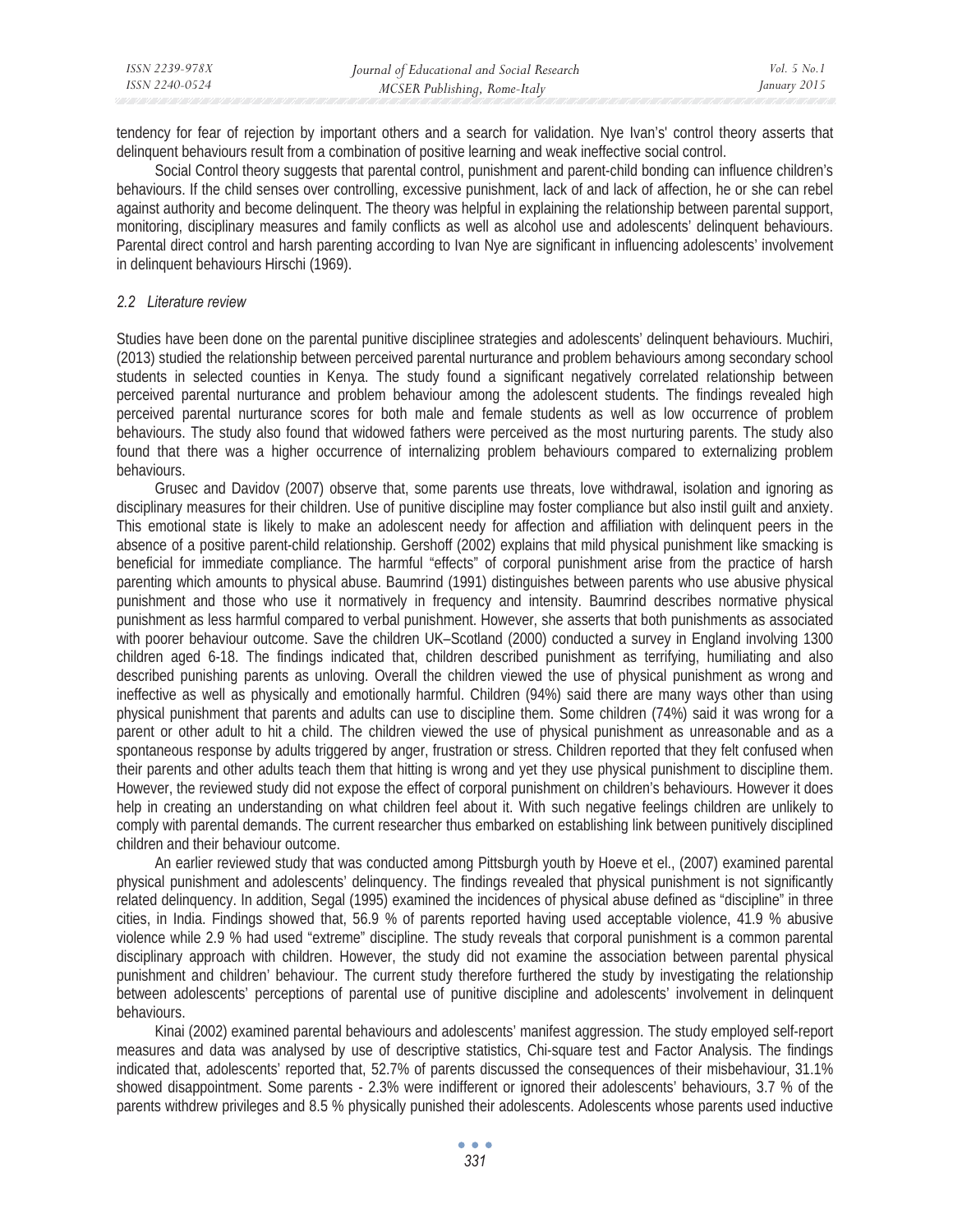reasoning were significantly less aggressive than those whose parents used corporal punishment. However, Kinai's study did not examine how physical discipline associated with other delinquent behaviours, a gap that is filled by the present study.

The reviewed literatures on parental punitive punishment and adolescents' delinquent behaviours indicate that physical punishment is common across culture. In England physical punishment is viewed by children as unnecessary, harmful and ineffective in behaviour shaping. The reviewed studies seem to concur that physical punishment is undesirable although used in many communities in the world. Children suggest physical punishment has no value in shaping behaviour. This study investigated the relationship between adolescents' parental punitive disciplining and their involvement in delinquent conducts.

#### *2.3 Goal of the Study*

The study sought to examine the relationship between perceptions of parental punitive discipline and involvement in delinquent behaviours among selected Kenyan secondary school students. The following null and alternative hypothesis was tested.

- HO1: *There is no statistically significant relationship between perceptions of parental punitive discipline and involvement in delinquent behaviours among selected Kenyan secondary school students.*
- HO2: *There is a statistically significant relationship between perceptions of parental punitive discipline and involvement in delinquent behaviours among selected Kenyan secondary school students.*

## **3. Research Methodology**

#### *3.1 Research design*

The study adopted a correlational survey design. The design allows the researcher to describe different events, experiences, or behaviours and look for links between them (Shaughnessy, Zechmeister & Jeanne, 2011). However, the design does not enable researchers to determine causes of behavior. Such a design is useful when the objective is to find out the relationships between variables but does not need to prove causation (Mugenda, 2008 & Robson, 2002). The design was appropriate because the researcher needed to correlate adolescents' perceptions of parental behaviours and their delinquent behaviours.

#### *3.2 Population and sample*

In this study the research population was adolescents in Nairobi County Public Secondary Schools. Nairobi has 60 Public Secondary School which had registered for KCSE exam by the year 2010 as shown by the Sampling frame. There were male adolescents in 19 Boys' schools, female adolescents in 20 Girls' schools and both male and female adolescents in 21 Co-educational schools. Using simple random sampling, two schools were selected from each single gender category of schools. In addition, one Co-educational school was selected by simple random sampling. Further, adolescents in one Form 1 and in one Form 3 in each of the sampled schools were randomly selected for schools with more than 1 stream. It was observed that an inclusion of form two adolescents for the study would provide a very close age range since the Form 1 and Form 2 students are very close in age. The Form 4s were left out as they were busy preparing for exams.

The selection of form 1 and 3 students allowed for a good spread cross-section range of adolescents age. According to Gay, (1992) a 10% of a population constitutes an adequate representative sample of study. As such, 90 students in each of the 5 schools will constitute an adequate sample of 450 adolescents. Out of the target sample of 450, 97.7% participated in the study. However, 6.6% of the participants' questionnaires were discarded for low completion. As a result a final sample of 410 was registered for the study.

#### *3.3 Research instruments*

The questionnaire was used to assess adolescents' perceptions of parental behaviours while the behaviour check list was used to measure adolescents' involvement in delinquent behaviours. Self-report measures have high validity with respect to objective measures of delinquent behaviour (Regoli & Hewitt, 1997). The researcher used Chronbach's alpha to estimate reliability coefficient of the self-report items (54) and behavior checklist items (30) used in the study.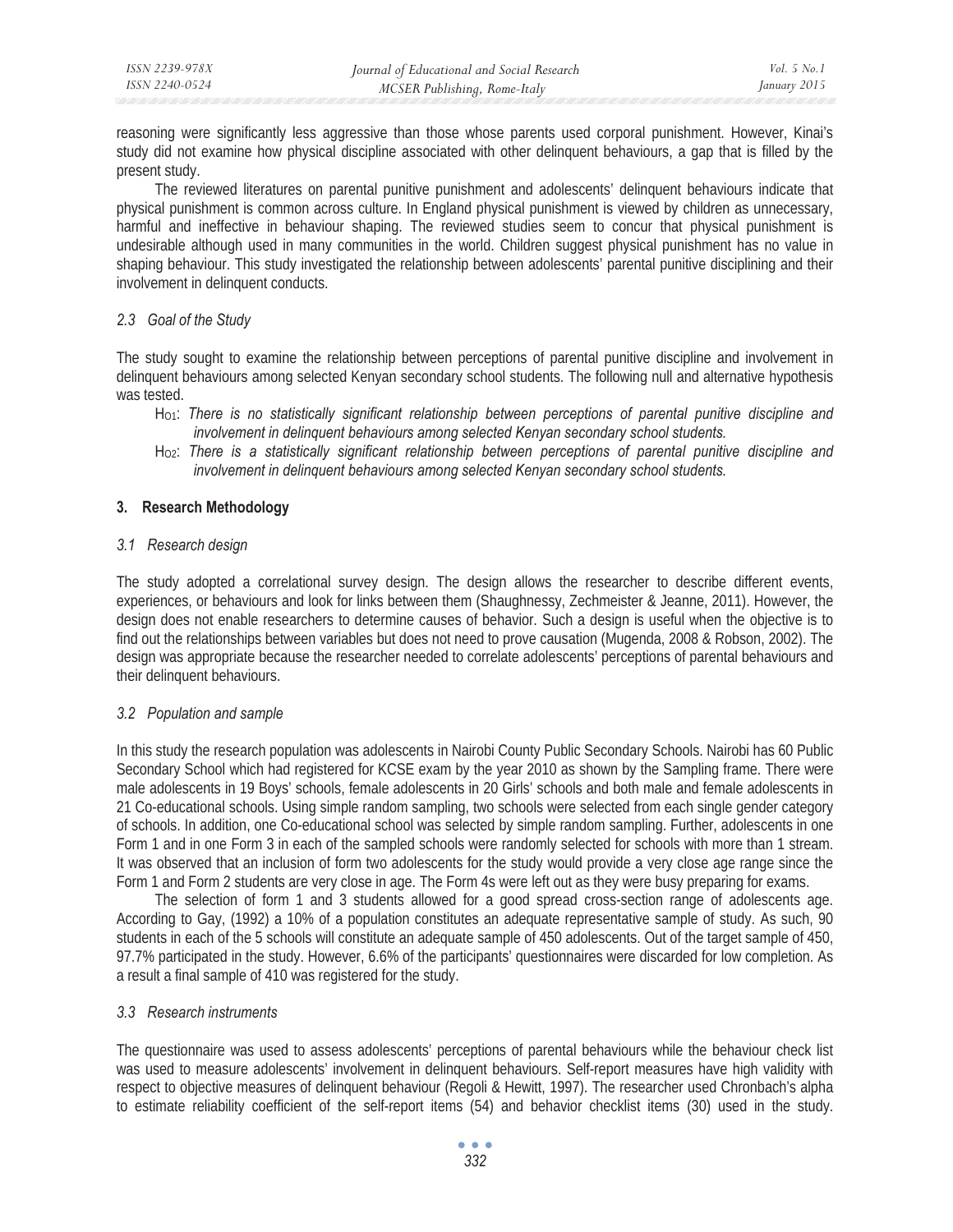Perceived parental support was assessed using 6 items (Section B). The items sought to find out if parents discussed issues with an open and friendly way, whether the adolescents felt their parents met their special needs, provided security, protection and comfort when troubled. Further the adolescents were asked whether they enjoyed joint activities with the parents and if the parents participated in their school activities. The responses were in always, often and rarely form. Items in Section C assessed perceived parental monitoring. The section comprised items that assessed adolescents' perceptions of parental behaviour monitoring. Adolescents responded to questions on whether their parents sought to know their friends, forbid them to do things they especially enjoyed when they misbehaved, and if parents set clear rules of behaviour. Further, adolescents reported whether the parents were keen to know their where-about and activities. In addition, the teenagers indicated if their parents come to school to check on how they behaved. The construct validity was ascertained through the use of peers, expert judges and panels. The approach also enhanced content validity (Nachmias & Nachmias 1987). Criterion validity was also used the correlation finding were assessed for significance by testing the null hypotheses at pre- specified alpha levels. For the instrument used in this research a Chronbach's Alpha reliability coefficient of 0.827 was obtained after taking the average of intercorrelations of the items categories for each variable.

## *3.4 Data collection procedures*

In preparation to collect data the researcher obtained permission from Graduate school of Kenyatta University. The researcher also sought a permit from the Ministry of Education, Science and Technology. Further, permission was also sought and granted from the sampled schools and the selected adolescents in secondary schools. Clear instructions were given by the researcher and the students were relaxed by giving a non biasing talk. The Form 1 and 3 students were issued with numbered questionnaires. It took about 30 minutes for the questionnaires to be filled. After completion, the instruments were collected

## *3.5 Data Analysis*

The quantitative data was analyzed by using the descriptive and inferential statistics. The statistical tests such as pearson moment product correlation coefficient was used.

## **4. Findings and Discussion**

#### *4.1 Adolescents' Perceptions of Parental Punitive Discipline and their involvement in Delinquent Behaviours*

Two aspects of punitive parental discipline were examined, these included use of harsh words and corporal punishment. In the following section both the descriptive and inferential statistical findings are presented and discussed.

#### *4.1.1 Statistical Results*

Table 1 presents the results on parental use of harsh words and adolescents' involvement in delinquent behaviours. The results show that 6.8% of the adolescents perceived rare use of harsh word, 47.3% perceived use of harsh words often and 45.9% perceived use of harsh words always. The highest percentage of the adolescents who got involved non-illegal (21.4%) and minor-illegal (67.9%) delinquent behaviours perceived rare use of parental harsh words in the family. The lowest percentage of the adolescents who were never involved in non-illegal (6.7%) and minor-illegal (45.9%) delinquent behaviours perceived that parental harsh words were used often in the family. The percentage of the adolescents who were involved in occasional non-illegal (66.7%) and occasional minor-illegal (28.6%) delinquent behaviours perceived rare use of parental harsh word.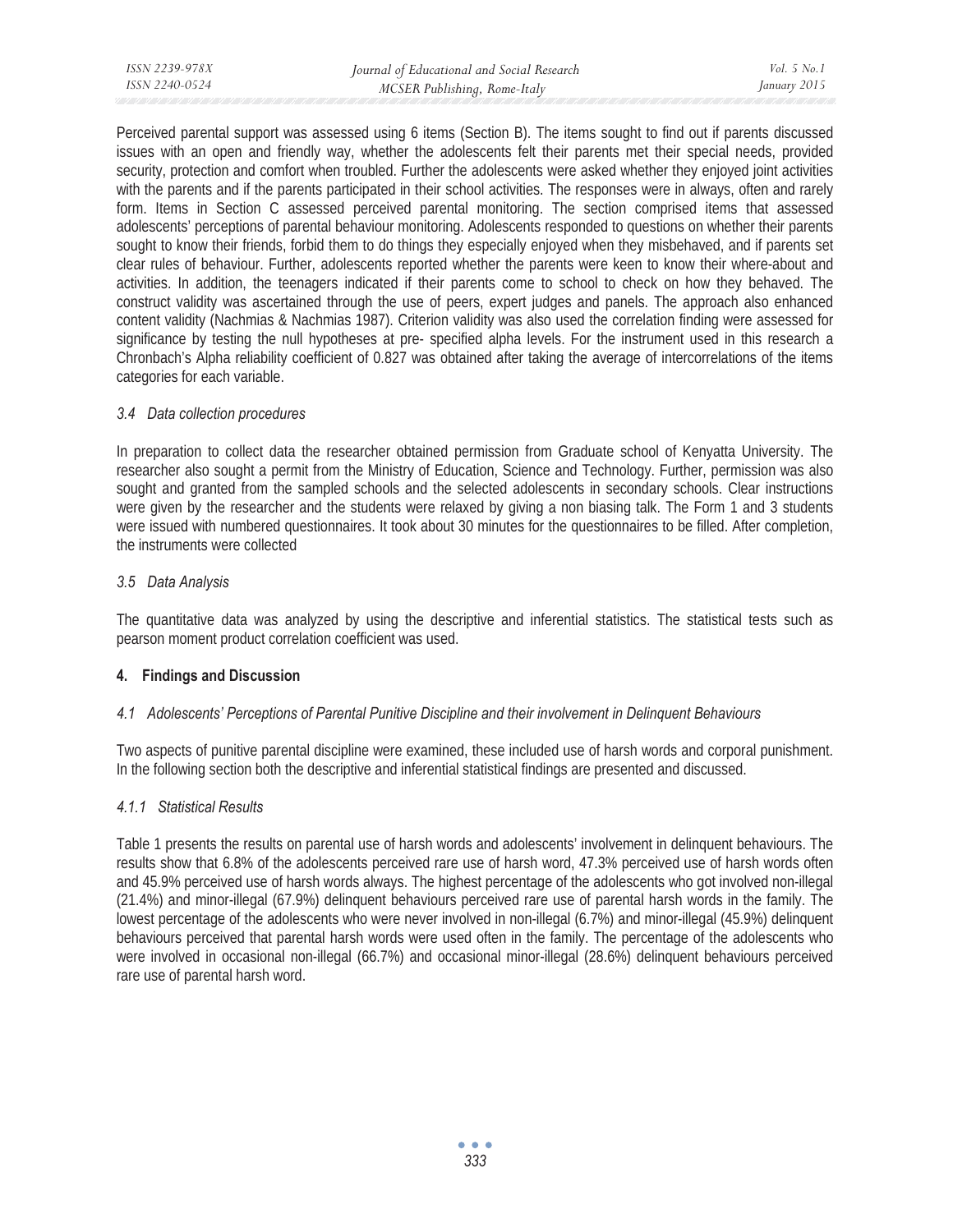|                                    | Adolescents' Involvement in Delinguent Behaviours |            |            |       |              |               |            |       |  |
|------------------------------------|---------------------------------------------------|------------|------------|-------|--------------|---------------|------------|-------|--|
| <b>Parental Use of Harsh Words</b> | Non-illegal                                       |            |            |       |              | Minor illegal |            | Total |  |
|                                    | Never                                             | occasional | Persistent | Total | <b>Never</b> | occasional    | Persistent |       |  |
| Rare                               | 6                                                 | 19         | 3          | 28    | 19           | 8             |            | 28    |  |
|                                    | 21.4%                                             | 67.9%      | 10.7%      | 100%  | 67.9%        | 28.6%         | 3.6%       | 100%  |  |
| <b>Often</b>                       | 13                                                | 151        | 30         | 194   | 89           | 104           |            | 194   |  |
|                                    | 6.7%                                              | 77.8%      | 15.5%      | 100%  | 45.9%        | 53.6%         | .5%        | 100%  |  |
| Always                             | 13                                                | 140        | 35         | 188   | 96           | 90            |            | 188   |  |
|                                    | 6.9%                                              | 74.5%      | 18.6%      | 100%  | 51.1%        | 47.9%         | 1.1%       | 100%  |  |
| Total                              | 32                                                | 310        | 68         | 410   | 204          | 202           | 4          | 410   |  |
|                                    | 7.8%                                              | 75.6%      | 16.6%      | 100%  | 49.8%        | 49.3%         | 1.0%       | 100%  |  |

**Table 1:** Perceived Parental Use of Harsh Words and Adolescents' Delinquent behaviours involvement.

On the other hand, the lowest percentage of the adolescents who were involved in persistent non-illegal (10.7%) and persistent minor-illegal (.5%) delinquent behaviours perceived that they got parental harsh word rarely. Highest percentage of the adolescents who were occasionally involved in non-illegal (77.8%) and minor-illegal (53.6%) delinquent behaviours perceived that parental harsh words were used often in the family.

The researcher also examined adolescents' perceptions of parental use of physical punishment as a punitive disciplining technique and adolescents' involvement in delinquent behaviours. As shown in Table 2.

|                            | Adolescents' Involvement in Delinguent Behaiours |            |            |       |              |               |            |       |
|----------------------------|--------------------------------------------------|------------|------------|-------|--------------|---------------|------------|-------|
| <b>Physical Punishment</b> | None Illegal                                     |            |            | Total |              | Minor illegal |            | Total |
|                            | <b>Never</b>                                     | Occasional | Persistent |       | <b>Never</b> | occasional    | persistent |       |
| <b>Never</b>               | b                                                |            |            | 31    | 18           | 13            |            | 31    |
|                            | 19.4%                                            | 67.7%      | 12.9%      | 100%  | 58.1%        | 41.9%         | $.0\%$     | 100.% |
| <b>Often</b>               | 8                                                | 133        | 33         | 174   | 84           | 86            | 4          | 174   |
|                            | 4.6%                                             | 76.4%      | 19.0%      | 100%  | 48.3%        | 49.4%         | 2.3%       | 100%  |
| Always                     | 18                                               | 156        | 31         | 205   | 102          | 103           | 0          | 205   |
|                            | 8.8%                                             | 76.1%      | 15.1%      | 100%  | 49.8%        | 50.2%         | $.0\%$     | 100   |
| Total                      | 32                                               | 310        | 68         | 410   | 204          | 202           | 4          | 410   |
|                            | 7.8%                                             | 75.6%      | 16.6%      | 100%  | 49.8%        | 49.3%         | 1.0%       | 100%  |

**Table 2:** Perceived Parental Use of Physical Punishment and Adolescents' Delinquent behaviours involvement

Some 410 respondents indicated their perceptions on parental use of corporal punishment. The highest percentage of the adolescents who were never involved in non-illegal (19.4%) and in minor-illegal (58.1%) delinquent behaviours comprised those who perceived that they never got corporal punishment. On the other hand, the lowest percentage of the adolescents who were never involved in non-illegal (4.6%) and in minor-illegal (48.3%) delinquent behaviours perceived that they often got corporal punishment. On the other hand, adolescents who perceived that they never got corporal punishment comprised the lowest percentage of those who were occasionally involved in non-illegal (67.7%) and minor-illegal (41.9%) delinquent behaviours. Further the adolescents who perceived that they got corporal punishment often comprised the highest percentage of adolescents who were involved in persistent non-illegal (19%) and persistent minor-illegal (2.3%) delinquent behaviours. The descriptive statistics seem to indicate that increased punitive discipline is linked to increased involvement in delinquent behaviour.

The researcher tested the relationship between adolescents' perception of parental punitive disciplining and adolescents' involvement in delinquent behaviours using Pearson Product Moment correlation. To test the relationship between adolescents' perceptions of parental punitive discipline and adolescents' delinquent behaviours the alternative and null hypotheses were set as below:-

- Ha1: *There is a significant relationship between adolescents' perceptions of parental punitive discipline (use of*  harsh words and severe corporal punishment) and their involvement in non-illegal and minor illegal *delinquent behaviours.*
- H01: *There is no significant relationship between adolescents' perceptions of parental punitive discipline strategies (use of harsh words and corporal punishment) and their involvement in non-illegal and minor- illegal*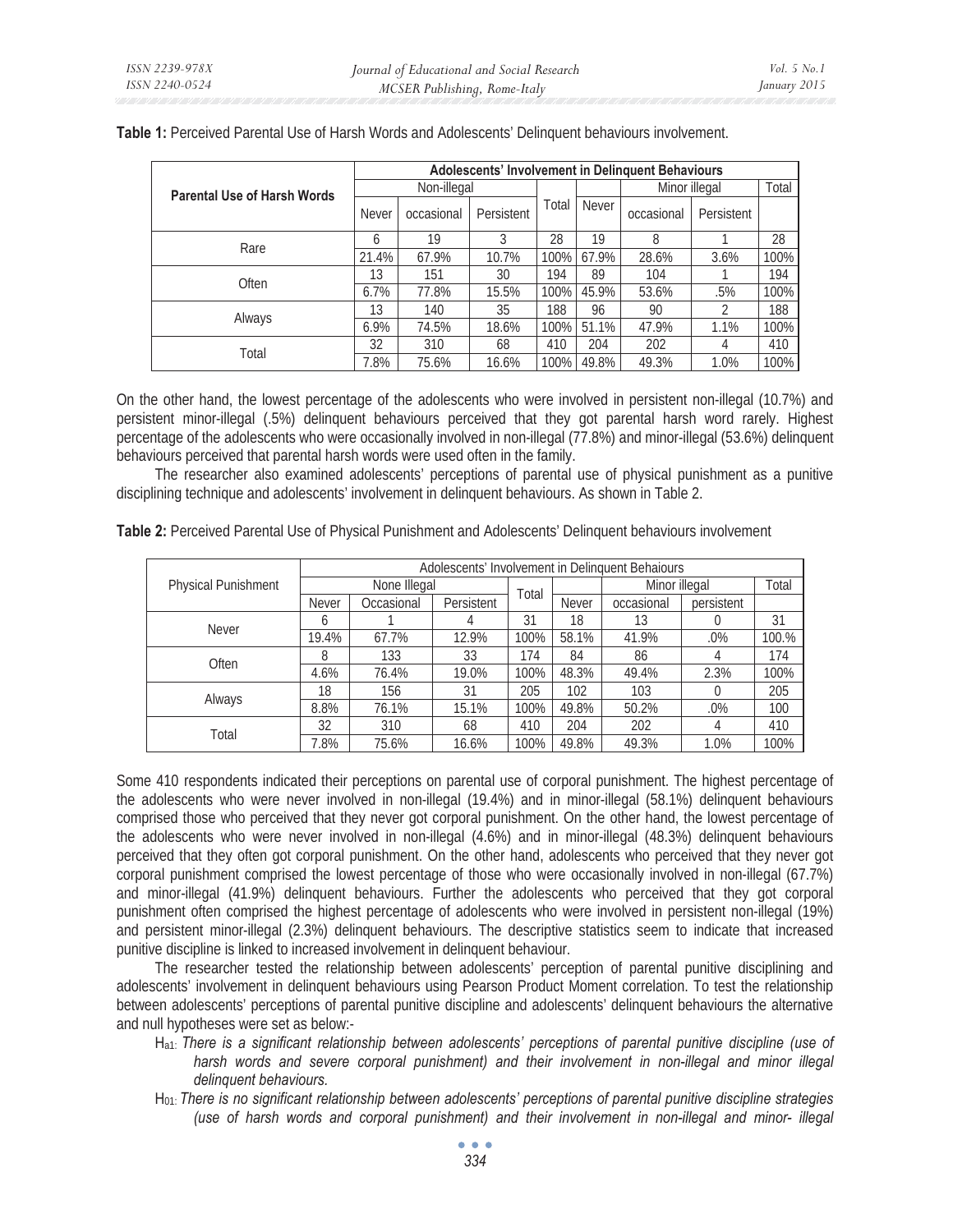#### *delinquent behaviours.*

As shown in Table 3, Pearson Product Moment correlation coefficient was computed at  $\alpha = .05$ . The correlation between adolescents' perceptions of parental use of harsh words and non-illegal delinquent behaviours was *r* (.098<sup>\*</sup>) = .047, *p* < .05). The findings revealed that there is a slight weak positive relationship between parental use of harsh words and adolescents' non-illegal delinquent behaviours. The alternative hypothesis (H<sub>a3</sub>) was thus adopted at  $p < .05$ . Parents' frequent use of harsh words has some significant positive association with adolescents' involvement in nonillegal delinquent behaviours.

**Table 3***:* Correlation between perceived Parental Punitive Discipline and Adolescent' Delinquent Behaviours

| Pearson Correlation Sig. (2-tailed) N=410 | <b>Psychological (harsh Words)</b> | <b>Physical Punishment</b> |
|-------------------------------------------|------------------------------------|----------------------------|
| AD: non compliance                        | .086                               | .006                       |
|                                           | .082                               | .910                       |
|                                           | .076                               | $-.026$                    |
| AD: Truancy                               | .122                               | .602                       |
|                                           | .002                               | $-.021$                    |
| AD: Violence                              | .974                               | .676                       |
|                                           | .045                               | .104 <sup>°</sup>          |
| AD: Substance abuse                       | .366                               | .035                       |
|                                           | .019                               | $-.093$                    |
| AD: Stealing                              | .697                               | .059                       |
|                                           | .098 <sup>°</sup>                  | $-.012$                    |
| Non-illegal                               | .047                               | .803                       |
|                                           | .028                               | $-.004$                    |
| Minor- illegal                            | .571                               | .937                       |

\*. Correlation is significant at the .05 level (2-tailed).

The correlation between adolescents' perceptions of parental use of harsh words and their minor-illegal delinquent behaviours was *r (*.028) = .571, *p* > .05. The null hypothesis (H03) was thus retained. The result suggests that parental use of harsh words is not significantly related to adolescents' involvement in minor illegal behaviours (violence, substance abuse and stealing).

Further, the correlation results between adolescents' perceptions of parental corporal punishment and adolescents' non-illegal delinquent behaviours was  $r(0.104^{\circ}) = 0.035$ ,  $p < 0.05$ ). The correlation results between adolescents' perceptions of parental corporal punishment and adolescents' minor-illegal delinquent behaviours was *r* (-.012) = .803, *p*  $> 0.05$ . The alternative hypothesis (H<sub>a3</sub>) was thus adopted. This indicates that there is some significant positive relationship between parental corporal punishment and adolescents' non-illegal delinquent behaviours. The null hypothesis (H<sub>03</sub>) was retained for perceptions of parental corporal punishment and adolescents' minor-illegal delinquent behaviours. This indicates that parental corporal punishment has positive significant relationship with adolescents' involvement in non-illegal delinquent behaviours. In addition, parental corporal punishment does not significantly relate to adolescents' involvement in minor- illegal delinquent behaviours.

## **5. Discussion of Results**

The descriptive statistical results on parental punitive disciplining seem to be linked to adolescents' involvement in delinquent behaviours. Frequent perceptions of parental use of harsh words and use of corporal punishment were more than those who never perceived the frequent use. The highest percentage of adolescents who were involved in nonillegal and minor illegal delinquent behaviours perceived frequently parental use of harsh word. On the other hand, the inferential statistical results indicated that there is a positive relationship between perceptions frequent parental use of harsh words and adolescents' involvement in non-illegal delinquent behaviours. However, adolescents' perceptions of parental use of harsh words and corporal punishment were found not related as' minor-illegal delinquent behaviours.

The findings were not surprising because parental use of harsh words and corporal punishment are likely to lead to psychological disturbance. As a result, adolescents may seek affiliation with delinquent peers who are more likely to accept them. The consequent association with delinquent peer is likely to induct them in negative behaviour. This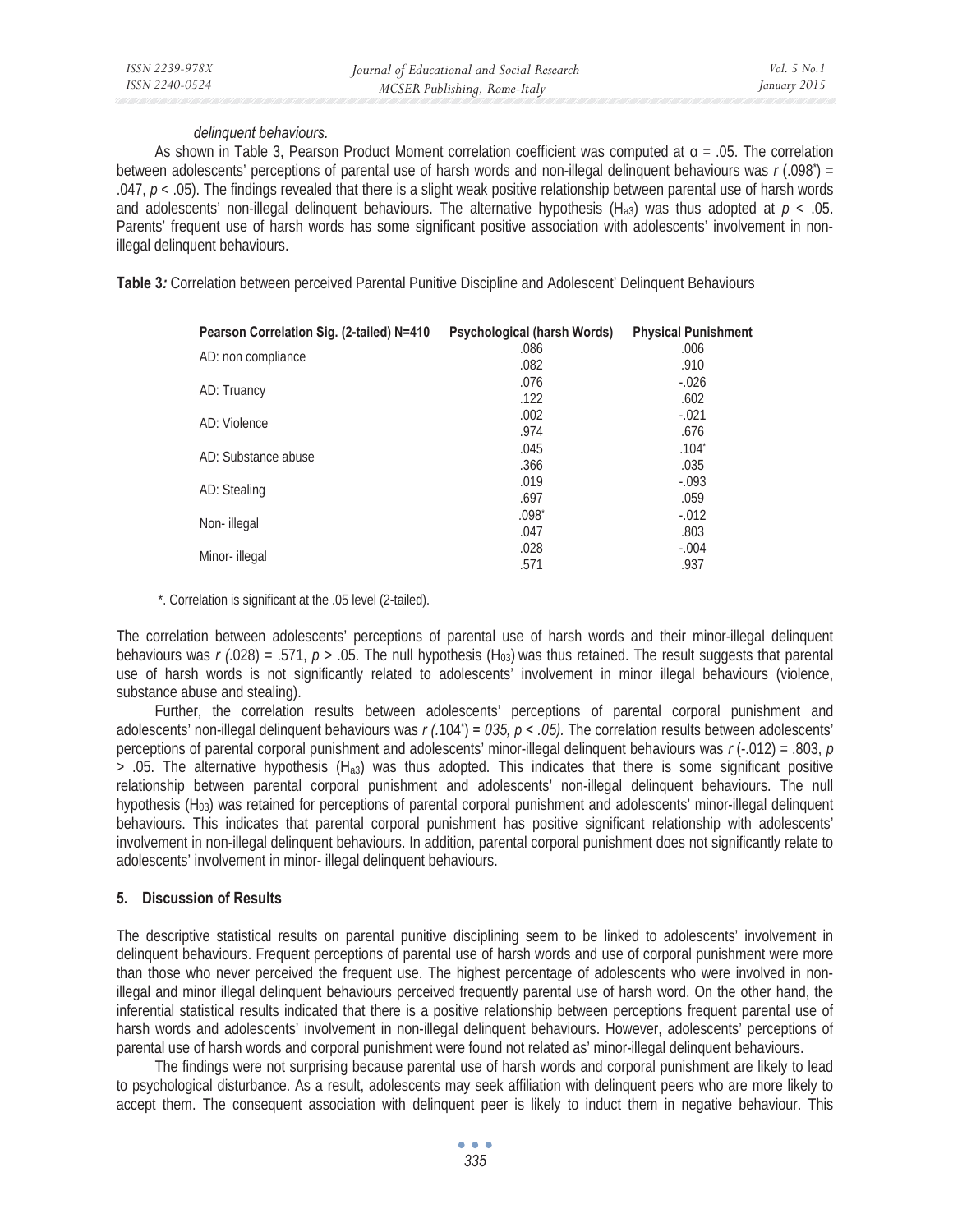| ISSN 2239-978X | Journal of Educational and Social Research | <i>Vol.</i> 5 No. 1 |
|----------------|--------------------------------------------|---------------------|
| ISSN 2240-0524 | MCSER Publishing, Rome-Italy               | January 2015        |
|                |                                            |                     |

explains why increased frequency of harsh words and corporal punishment relates to more adolescents being involved in noncompliance and truancy. Parental use of punitive disciplinary measures arouses adolescents' hostility (Santrock, 2007). Nye' (1958) views adolescents who have developed a hostile relationship with their care givers as unlikely to conform to parental behaviour expectations. Baumrind (1991) demonstrates that power assertive parents are likely to make their children fearful, moody, and vulnerable to stressors. She asserts that children who are punitively disciplined develop very little control of their environment and receive very little gratification. The children also tend to have long term negative behaviour outcomes, are unfriendly and lack confidence. Hoffman (2000) explains that psychological disciplinary measure that involves the use of harsh words makes the children feel guilty. He further adds that the quilt emotions elevate the risk of delinquency among adolescents. The psychologist views on the effects of parental use of harsh words supports the positive relationship between parental use of harsh words and adolescents' delinquency. The current study also reveals that parental corporal punishment is significantly related to adolescents' non-illegal delinquent behaviours. The findings are thus consistent with Kinai's (2002) study findings that reveal that parental corporal punishment led to higher levels of adolescents' manifest aggression. Corporal punishment is also said to have harmful effects on children (Gershoff, 2002). The punishment alienates adolescents from their parents and weakens the parentchild bonds (Nye, 1958) Children loose trust in their parents and rebel from their behavior expectations (Larry, Brandunuc & Welsh, 2011). All together, the findings on the relationship between parental punitive disciplining (harsh words and physical punishment) and adolescents delinquency indicates that majority (over 60%) of the noncompliant, truant, violent substance abusing and stealing adolescents were from parents who used harsh words, and physically punishment. Adolescents' whose parents never used harsh words and corporal punishment were the minority (less than 40%) in involving in the delinquent behaviours.

#### **6. Concluding Remarks**

Adolescents' perceptions of parents' use of harsh words is significantly related to adolescents' involvement in non-illegal delinquent behaviours. However, perceived parental use of harsh words is not significantly related to adolescents' involvement in minor-illegal delinquent behaviours. In addition, perceived parental use of corporal punishment is not significantly. The researcher found that some perceptions of parental behaviour relate to some delinquent behaviours and in some cases generalised delinquency. It was envisaged that the findings would have significant practical implications on parenting, education and counselling practice. Based on the findings, it was suggested that in developing policies for school management, the possible influence of parents on the behaviour of adolescent students be given more serious consideration. It was also suggested that when addressing problem behaviour issues in schools, educators should pay more attention to the relationship between perceived parental nurturance and problem behaviour. This is to avoid focusing on correcting problem behaviours without considering the possible influence of parental dynamics. Moreover, Parents should avoid use of punitive disciplining strategies because the perceived use of harsh words is significantly positively related to adolescents' non-illegal delinquent behaviours. Parental conflicts should be avoided, this recommendation is based on the findings that reveal that adolescents' perceptions of its increased frequency is significantly positively related to their minor- illegal delinquent behaviours and higher mean involvement in generalised delinquency. Teachers and school managers therefore need to increase surveillance on adolescents' behaviours to curb adolescents' involvement in delinquent behaviours. The findings reveal that adolescents' perceptions of some parental behaviours have significant relationship with their involvement in non-illegal, minor-illegal and generalised delinquency. As such there is need for a multi-faceted approach to adolescents' behaviour management in schools, counseling for children who hold perceptions that their parents use excessive monitoring, punitive discipline, have conflicts and abuse alcohol. Another recommendation involves parent training skills to alleviate punitive discipline among parents. The Children's Department in various Ministries should recognise the role of parents in the behavioural adjustment of children and deliberately device policy for promoting parenting that employs moderate monitoring, lower cases of punitive discipline, conflicts, and alcohol abuse in the family.

#### **References**

ANPCAN (2002). Child abuse and neglect by Parents and care givers. Retrieved from http: / / whqlibdoc. who.int/publications.

Byrant, L. A., Schulenberg, J. E., O'Malley, P. M., Bachman, J. G., & Johnson D. L. (2003). How Academic Achievement, Attitudes, and Behaviors Relate to the Course of Substance Use During Adolescence: A 6-Year, Multi-wave National Longitudinal Study. *Journal of Research on Adolescence*, *13*, 361 - 397.

Baumrind, D. (1991*).* Effective parenting during the early adolescent transition*.* In P .A. Cowan & E. M Hetherington (Eds.). *Advances in*